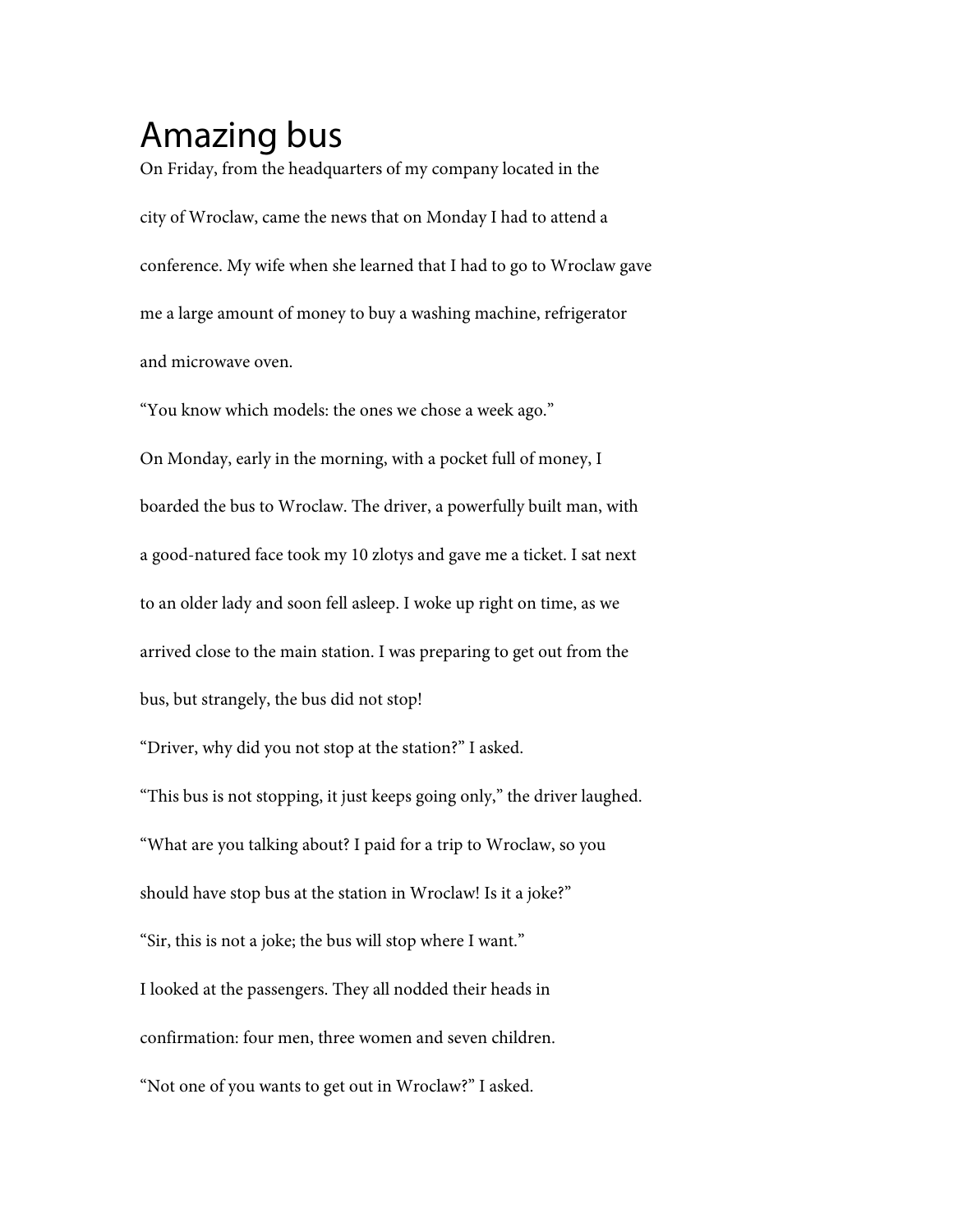But I received no answer.

''Where will this bus stop?''

264

''I am telling you again that this bus is not stopping at the stations; it will stop where I want'' said the driver again with cold voice. ''People, the driver is crazy and we have to restrain him!'' No answer again. "And what is wrong with sitting on the bus?" the driver asked. ''I am going to work, more specifically, to an important conference.'' ''Why do you prefer sitting and hearing stupid speeches of your

superiors? It is much better to drive and to enjoy the view from the bus.''

''But work is work. It is my responsibility to feed my family. I am

not on vacation!''

''Jesus said…to be as roadside flowers; they do not work, but they look pretty!'' the driver smiled.

''And what, are you an apostle?''

''Yes, I am Saint Peter!''

The passengers laughed. After this statement I realized that driver was mentally ill, so I sat resignedly back in my seat. Without the help of the passengers I had no chance to overpower the strong driver. It looked to me that they were used to this crazy situation. We drove past wooded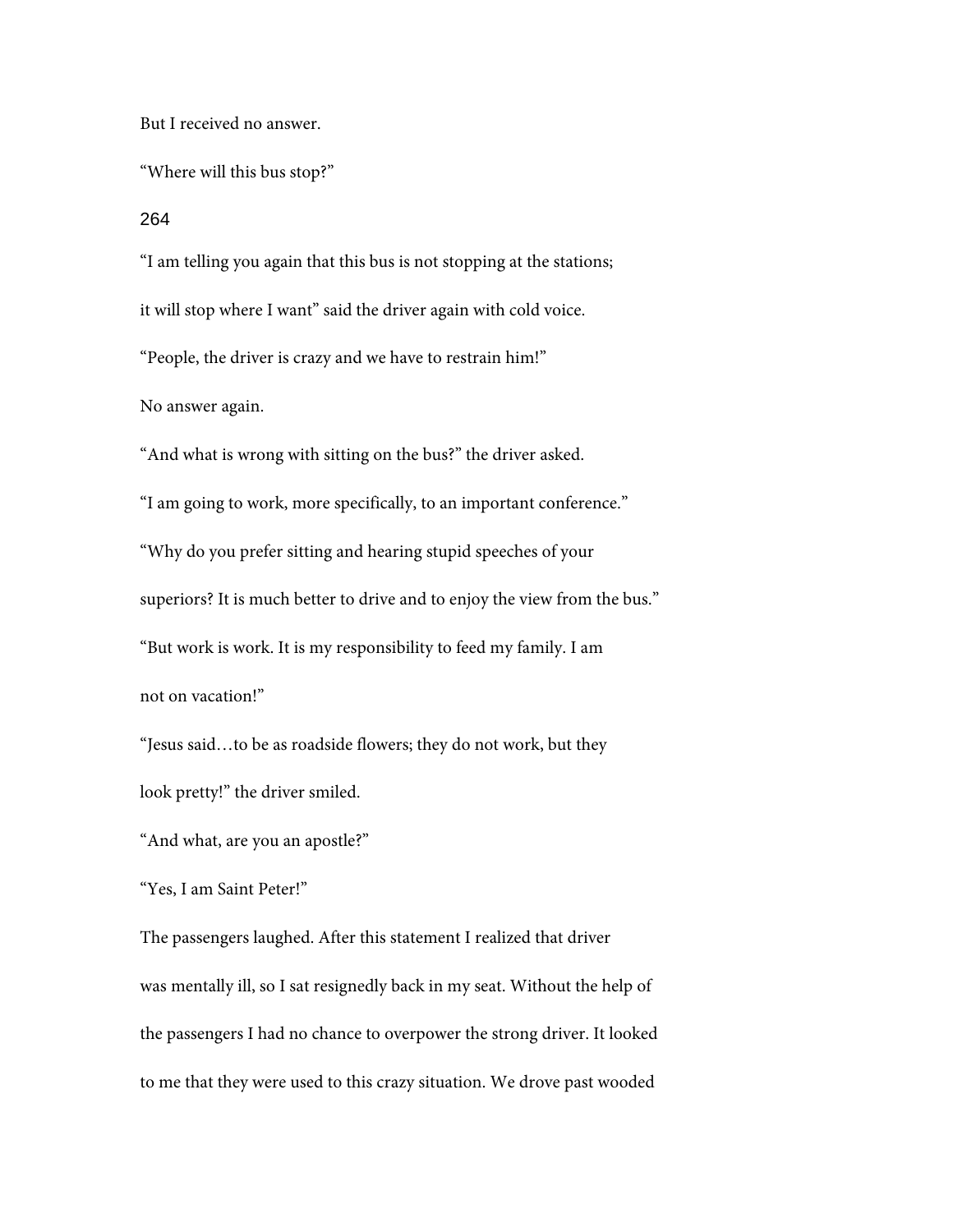hills. The passengers were admiring the view and were looking very happy. I saw a mountains long time ago; I never had time for a tourist trip, so I started watching with curiosity the nice mountain scenery. "Sit quietly, hold your nerves, admire the view. It is rare occasion. After all, the bus has to stop somewhere and sometime!'' I thought to myself.

And I was right. The driver stopped the bus in a clearing near a group of pretty rocks.

''Break for lunch!'' shouted the driver.

It turned out that the bus lockers were full of food, cooking pots and a stove with a gas cylinder. So it was a picnic in the forest. In addition to the food were stored mineral water and beer. The children scattered around the area while the adults sat down to eat and drink. No one tried to escape. I turned to one of the men.

## "Let's run away!"

"Sir, who knows where we are, so how can we run away? We will get lost in the forest and mountains,'' he said and started to eat with an appetite.

## 265

So I turned to another man.

"Let's run away!"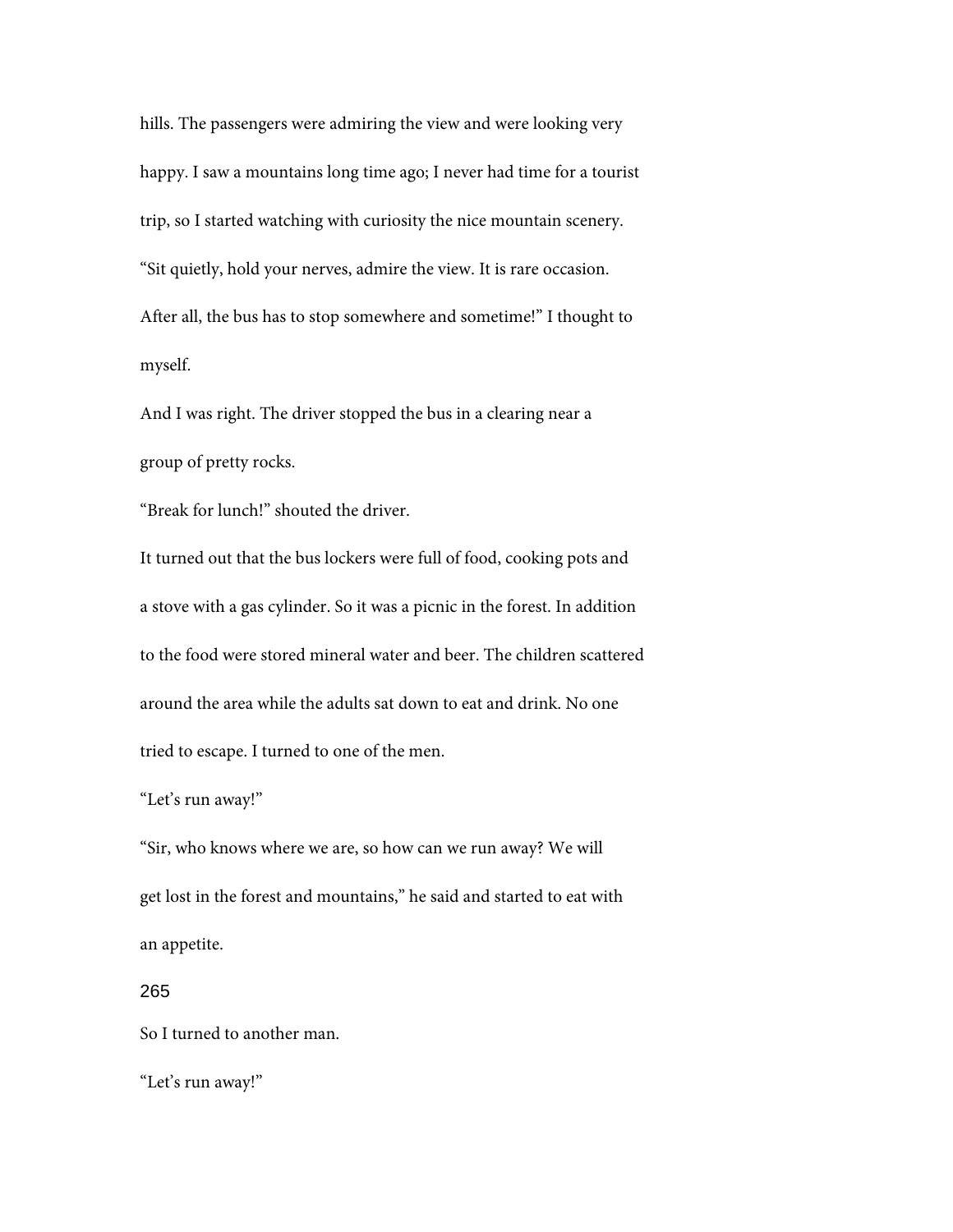"Run for what reason? Sir, I had no vacation in several years, and now I have a wonderful vacation!''

The food was delicious; the dessert was chocolate and ice cream.

Once upon a time I ate so well.

''It is a time for the collection of money, 50 zlotys from each person, of course it is voluntary collection!'' informed the driver.

Amazingly everyone, without objection, threw money into the driver's hat. I did too. As the trip continued on, the passengers without money were asked to leave the bus. In their place came new passengers. One of the men spread his hands helplessly, ''I do not have money.''

''I will drop you at the nearest station.''

''And how I will travel home?''

''It is not my business. Anyway, you are adult not child, you can make it! Unfortunately all good things come to the end.''

So we drove further. After the mountain landscape we saw flat areas and we admired the view of the lakes and forests. The man without a money got out at the nearest bus stop.

''Goodbye!''

''Goodbye!'' the driver answered.

Both had tears in their eyes, and all the passengers waved a hearty farewell. He stood helpless, lost, and finally made a few steps forward